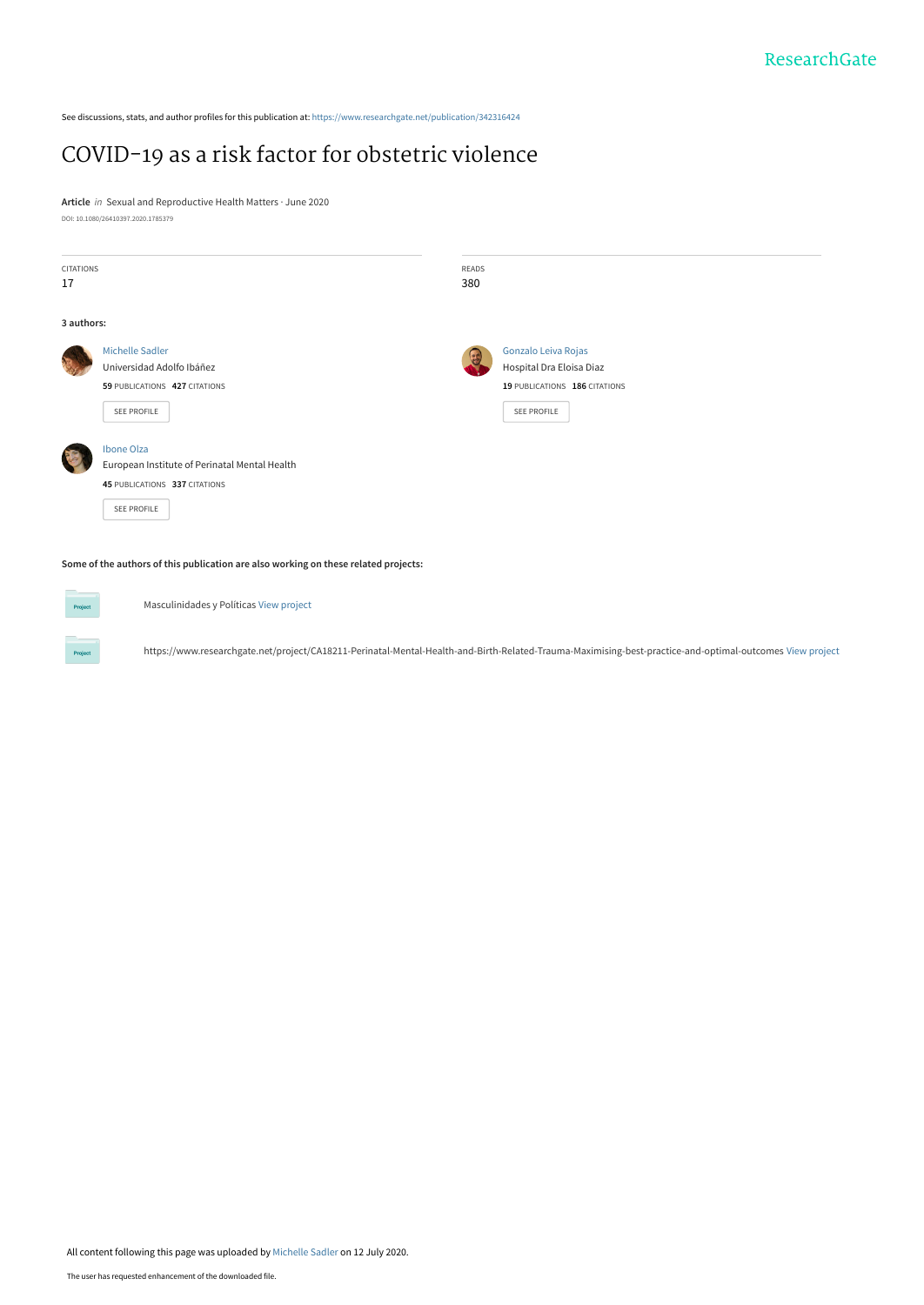



**Sexual and Reproductive Health Matters**

**ISSN: (Print) (Online) Journal homepage:<https://www.tandfonline.com/loi/zrhm21>**

# **COVID-19 as a risk factor for obstetric violence**

### **Michelle Sadler , Gonzalo Leiva & Ibone Olza**

**To cite this article:** Michelle Sadler , Gonzalo Leiva & Ibone Olza (2020) COVID-19 as a risk factor for obstetric violence, Sexual and Reproductive Health Matters, 28:1, 1785379, DOI: [10.1080/26410397.2020.1785379](https://www.tandfonline.com/action/showCitFormats?doi=10.1080/26410397.2020.1785379)

**To link to this article:** <https://doi.org/10.1080/26410397.2020.1785379>

© 2020 The Author(s). Published by Informa ര UK Limited, trading as Taylor & Francis Group

曲 Accepted author version posted online: 19 Jun 2020. Published online: 10 Jul 2020.

| ł<br>۰. |
|---------|

[Submit your article to this journal](https://www.tandfonline.com/action/authorSubmission?journalCode=zrhm21&show=instructions)  $\mathbb{Z}$ 

**III** Article views: 4342



 $\overline{Q}$  [View related articles](https://www.tandfonline.com/doi/mlt/10.1080/26410397.2020.1785379)  $\overline{C}$ 



[View Crossmark data](http://crossmark.crossref.org/dialog/?doi=10.1080/26410397.2020.1785379&domain=pdf&date_stamp=2020-06-19)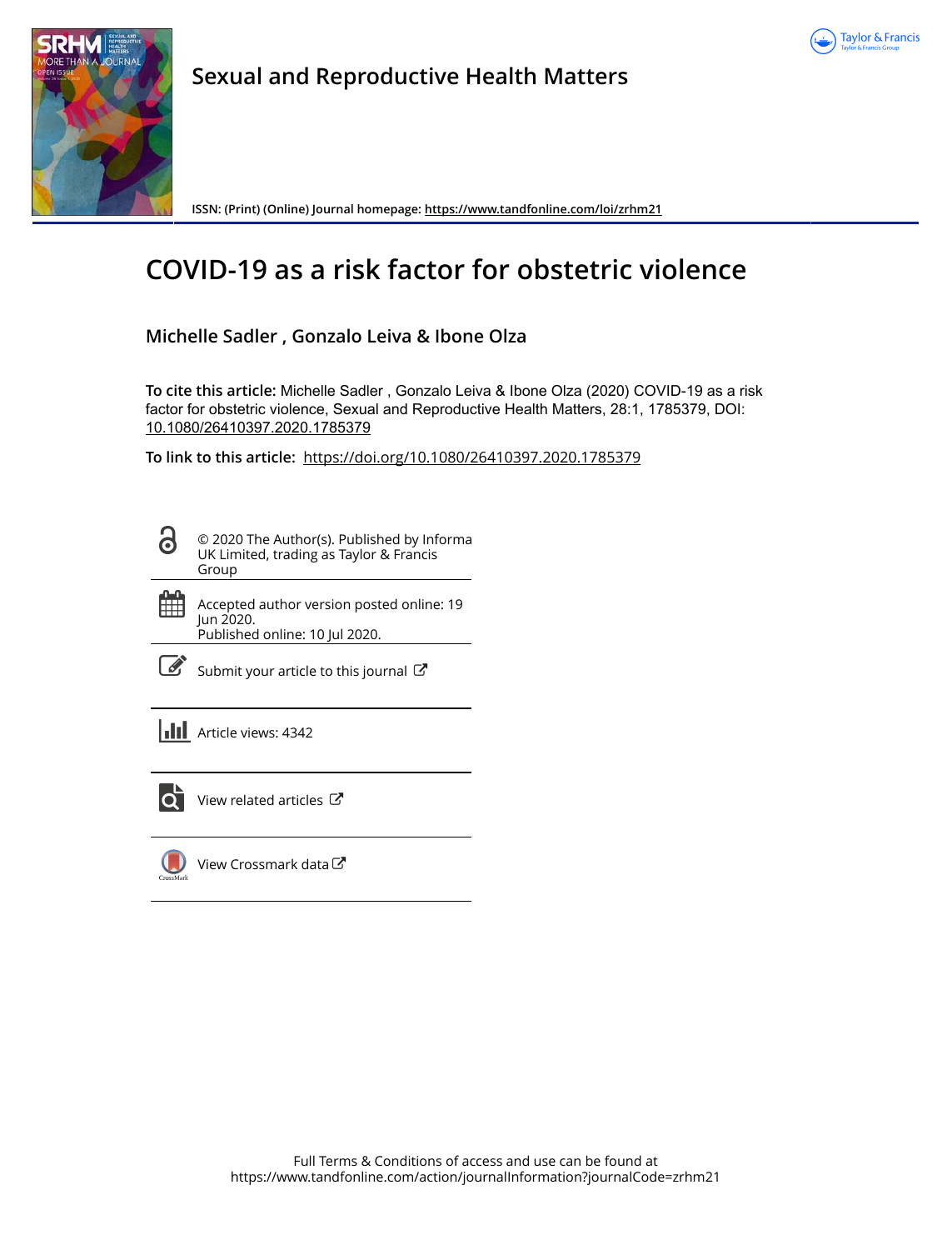

## <span id="page-2-0"></span>COVID-19 as a risk factor for obstetric violence

Michelle Sadler <sup>®</sup>,<sup>a</sup> Gonzalo Leiva <sup>®,b</sup> Ibone Olza <sup>® c</sup>

- a Professor of Anthropology, Faculty of Liberal Arts, Universidad Adolfo Ibáñez, Santiago, Chile; Director, Observatory of Obstetric Violence, Santiago, Chile. Correspondence: [michelle.sadler@uai.cl](mailto:michelle.sadler@uai.cl)
- b Head Midwife, Safe Model of Personalized Childbirth, La Florida Hospital, Santiago, Chile; Associate Researcher, Faculty of Medicine, Pontificia Universidad Católica de Chile; Director, Observatory of Obstetric Violence, Santiago, Chile
- c Psychiatrist, European Institute of Perinatal Mental Health; Activist at El Parto Es Nuestro, Madrid, Spain

Keywords: childbirth, COVID-19, human rights, obstetric violence, non-evidence-based practice

The new coronavirus outbreak is challenging health systems around the world, requiring quick adjustments and accommodations in order to face the pandemic. During the last decade, the widespread problem of abuse and disrespect of women during childbirth was placed on the global public health agenda.<sup>[1](#page-4-0)</sup> The concept of obstetric violence highlighted that these abuses are a form of gender violence which has been validated and perpetuated within biomedical systems.<sup>[2](#page-4-0)</sup> In 2018, WHO recommendations on intrapartum care for a positive childbirth experience elevated "the concept of experience of care as a critical aspect of ensuring high-quality labour and childbirth care and improved woman-centred outcomes, and not just complementary to provision of routine clinical ,<br>practices."<sup>[3](#page-4-0)</sup>

These were all good advances, but what happens during serious public health threats, such as the COVID-19 pandemic we are going through? In the midst of the outbreak, in many hospital settings around the world which had improved the quality of maternity care, childbirth rights and standards of care are receding. We argue that some of the restrictions and interventions being implemented in childbirth due to the COVID-19 outbreak are not necessary, not based on scientific evidence, are disrespecting human dignity and are not proportionate to achieve the objective of limiting the spread of the virus. They therefore constitute obstetric violence, and include unnecessary interventions done without medical indications (such as caesareans or instrumental deliveries), prohibition of companionship during labour, immediate separation and

isolation from the newborn, and the prevention of breastfeeding.

The first reports of COVID-19 infection cases in pregnant women came from China. In some of the first published papers, all babies were delivered by caesareans without giving convincing reasons for such intervention. In a review of the 108 cases published in Chinese and English until April 4th, the caesarean rate for pregnant mothers who were COVID positive was  $92\%$ <sup>[4](#page-4-0)</sup> The reason given for most was "fetal distress," however, this was not clarified in the reports, so we think some of those surgeries were likely to have been unnecessary or avoidable, and might have been scheduled due to fear within the COVID scenario. It is unlikely that 92% of those 108 women were in a condition that justified caesarean section, or that the women wished to have the procedure.

On 3rd March, Favre et al suggested the following for pregnant women with confirmed infection: "Whenever possible, vaginal delivery via induction of labour, with eventual instrumental delivery to avoid maternal exhaustion, should be favored to avoid unnecessary surgical complications in an already sick patient," giving no evidence to support that instrumental delivery avoids maternal exhaustion.[5](#page-4-0) The paper also stated that to date, there was no evidence of vertical transmission of COVID-19 during pregnancy and only one reported case of suspected perinatal transmission. Nonetheless, it recommended the isolation of newborns of mothers positive for COVID-19 for at least 14 days, or until viral shedding cleared, time during which breastfeeding was not recommended. The United States Centers for Disease Control and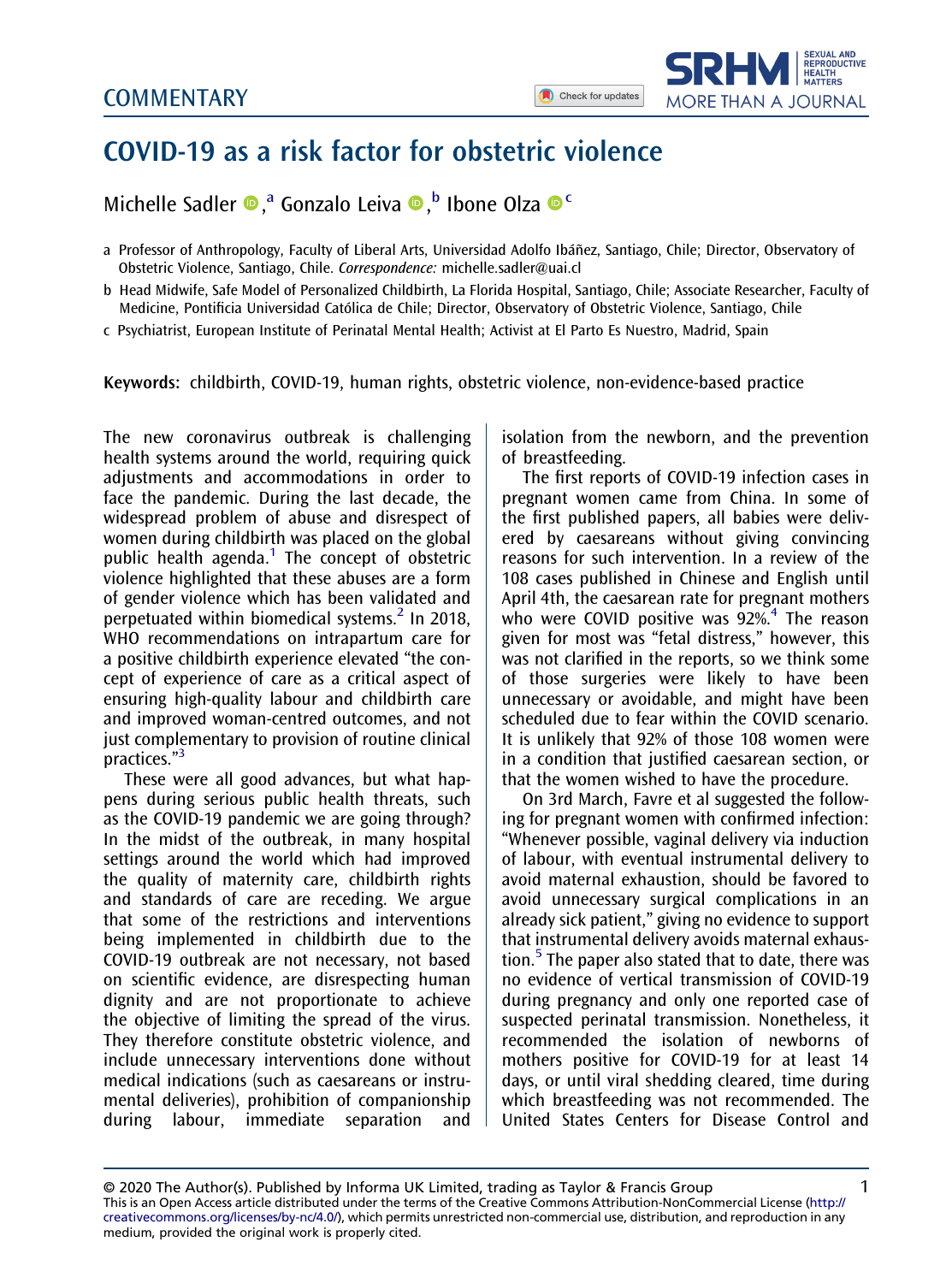<span id="page-3-0"></span>Prevention (CDC) also recommended separating newborns until the mother was no longer considered contagious, until their update on 4th April. The guidelines had a big impact and spread quickly among Spanish speaking countries – for example, the document by Favre et al was quickly translated and published in Spanish.<sup>[6](#page-4-0)</sup>

Such recommendations can potentially harm women and newborns. There is strong evidence to support that: the induction of labour implies a higher chance of emergency caesarean section; and caesarean section and instrumental delivery are related to a reduction in exclusive breastfeeding and are considered risk factors for postnatal depression and post-traumatic stress disorder fol-lowing childbirth.<sup>[7](#page-4-0),[8](#page-4-0)</sup> Also, the isolation of newborns and prevention of breastfeeding may lead to long-term consequences and could be harmful if applied to the general population.<sup>[9,10](#page-4-0)</sup> Isolation of the newborn can disrupt infection prevention mechanisms; disrupt newborn physiology; stress mothers; interfere with the provision of maternal milk to the infant; disrupt innate and specific immune protection; disrupt breastfeeding and its benefits and double the burden on the health system by providing care for women and babies separately.<sup>11</sup>

The WHO guidelines for COVID-19 clinical management published on 13th March recognise these dangers and clearly state that all pregnant women, including those with confirmed or suspected COVID-19 infection (and taking into account the severity of the maternal condition), should have access to woman-centred, respectful, skilled care. The mode of birth should be individualised and caesarean section undertaken only when medically justified. After birth, women should be enabled to practice skin-to-skin contact, rooming-in with their newborn and breastfeeding, whether they or their infants have suspected, probable, or confirmed COVID-19.[12](#page-4-0) Despite these WHO recommendations, the rights of women and newborns are being infringed. Protocols that should only be applied when women are in severe condition due to the infection are forced upon many, and in some contexts, upon every woman and infant, which has been reported and denounced by international midwife and human rights associations.<sup>[13,14](#page-4-0)</sup> This is the case for most Latin American countries: Human Rights in Childbirth reports that in many maternity units across Brazil, Argentina and Uruguay, there has been prohibition of companion-ship during labour and birth.<sup>[14](#page-4-0)</sup> A regional

webinar on 22nd May showed examples in the countries mentioned, plus Paraguay, Ecuador and Chile, in all of which the rights of women and new-borns at birth are being infringed.<sup>[15](#page-4-0)</sup> While acknowledging that in many contexts health workers face precarious conditions, without adequate protection, exposed to longer and more demanding hours and fearing for their own health, efforts should be focused on how to cooperate to avoid infection and at the same time avoid causing harm to women and newborns.

In Spain and Chile, childbirth protocols during the pandemic have been updated and rectified to align to the WHO guidelines. Nonetheless, as members of civil society organisations for women's rights in childbirth in both countries, we are receiving daily notices of pregnant women whose labour was speeded up unnecessarily (scheduled induction of labour, routine oxytocin, instrumental births); whose only option for birth was scheduled caesarean; who were denied a companion during labour and birth; who were routinely separated from their newborns; and who were not allowed to breastfeed.<sup>[16,17](#page-4-0)</sup>

The measures implemented are not strictly necessary and are not based on evidence. They are disrespectful of human dignity, denying women's rights. Worse, they are causing harm, stress and fear, as many pregnant women are not only afraid of contracting COVID, but also of being coerced into unnecessary obstetric interventions, or separated from their partners and newborns during and after labour. All these are likely to cause long impact effects on maternal and infant mental health.

Unfortunately, we carry a history of decades – even centuries – of harmful biomedical childbirth practices that are not evidence-based and have proved difficult to change in practice. The COVID-19 scenario reminds us of the fragility of the advances in the rights of these groups. Rather than being an effective response to COVID-19, these harmful practices are a breach of women's human rights and a cloaked manifestation of struc-tural gender discrimination.<sup>[14](#page-4-0)</sup> The current backlash in women's human rights during childbirth during this pandemic is a perfect example of how little it takes for health systems to infringe on the rights of mothers and their babies. We have yet to see if these harmful practices will or will not be of limited duration, but we fear a regression in the achievement of positive birth experiences for women, newborns and families around the world.